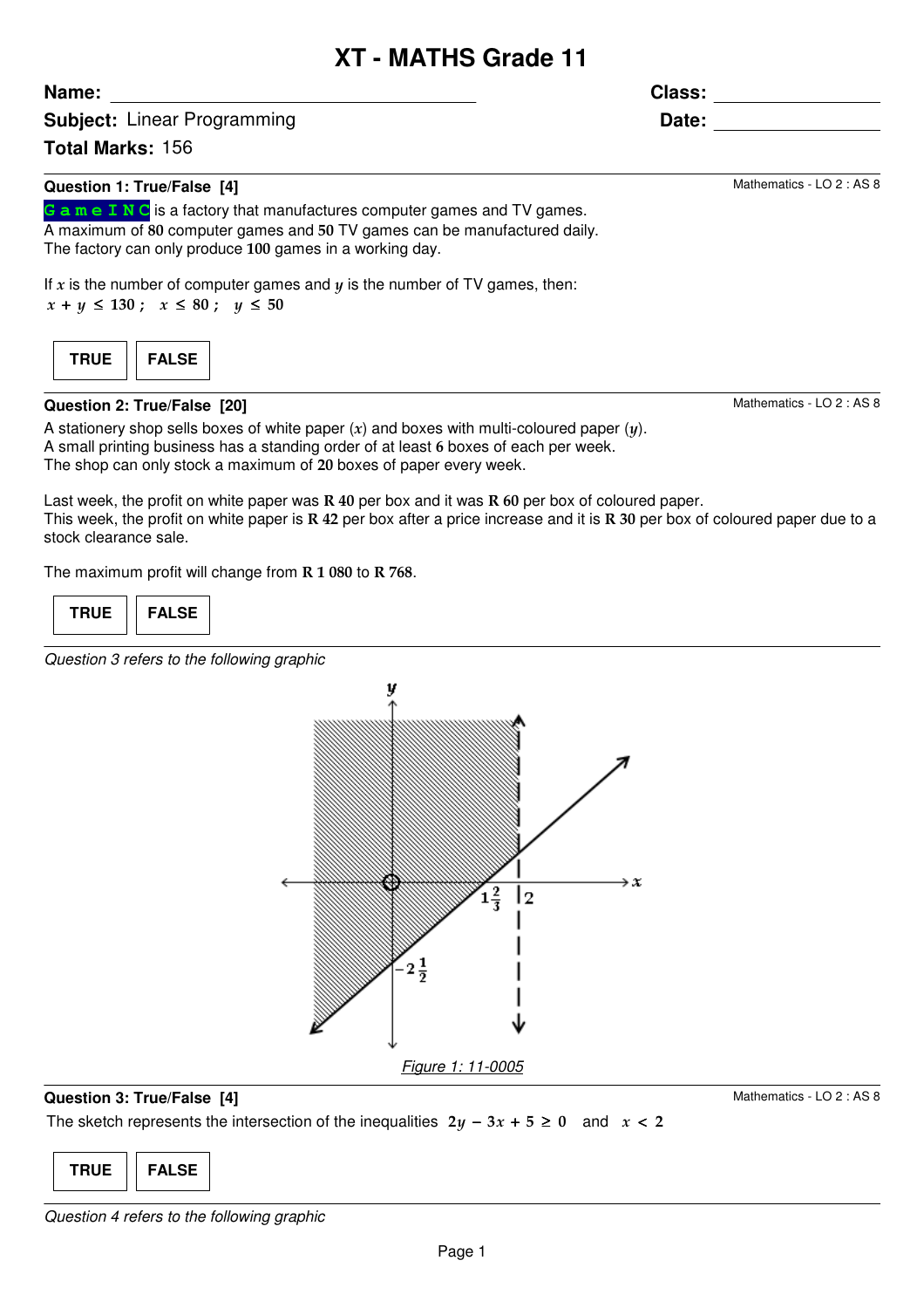



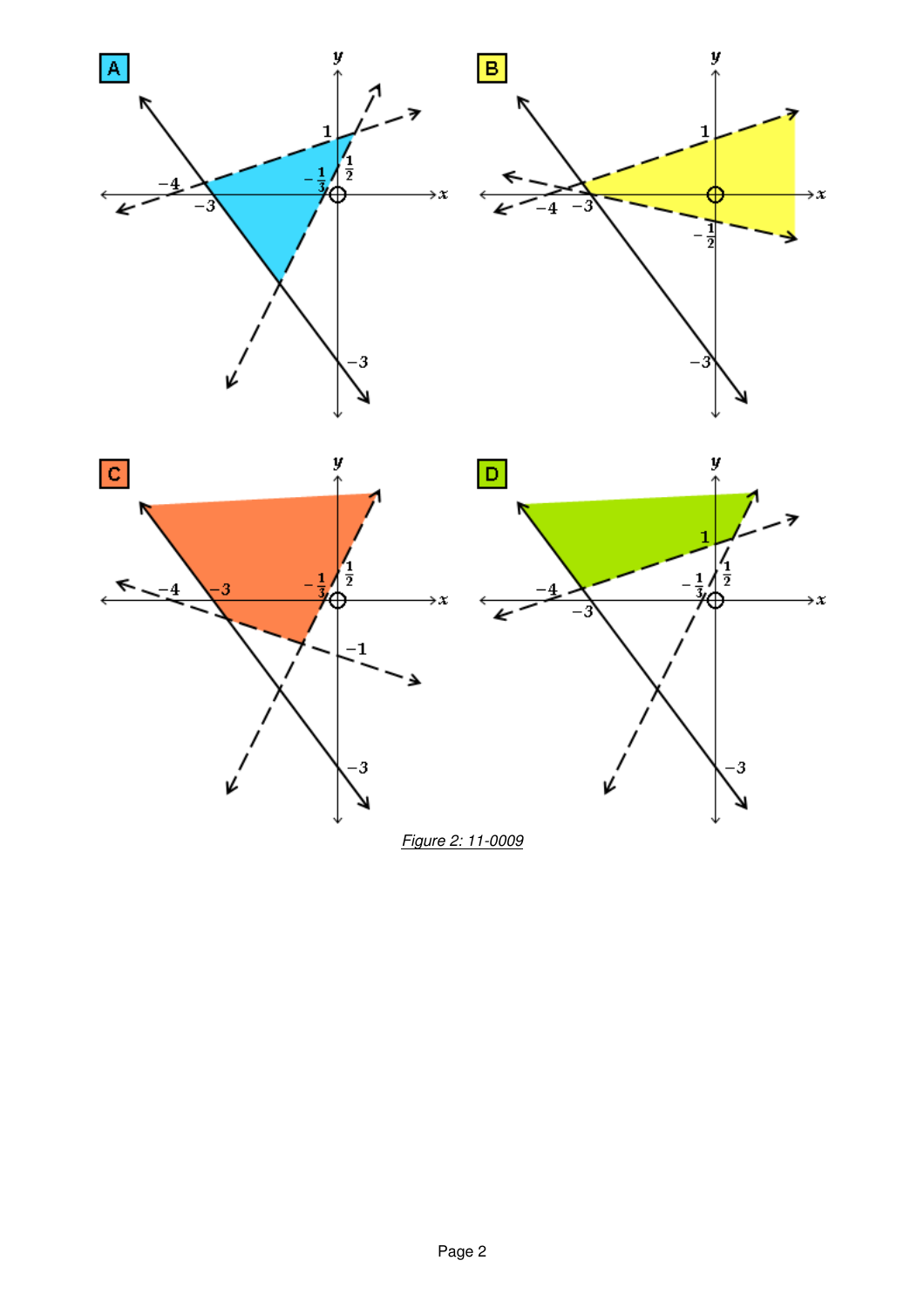### **Question 4: Multiple Choice [6]**

Graph ... represents the intersection of the inequalities:  $x + y \ge -3$  and  $2y - 1 > 3x$  and  $4y - 4 - x < 0$ 



Question 5 refers to the following graphic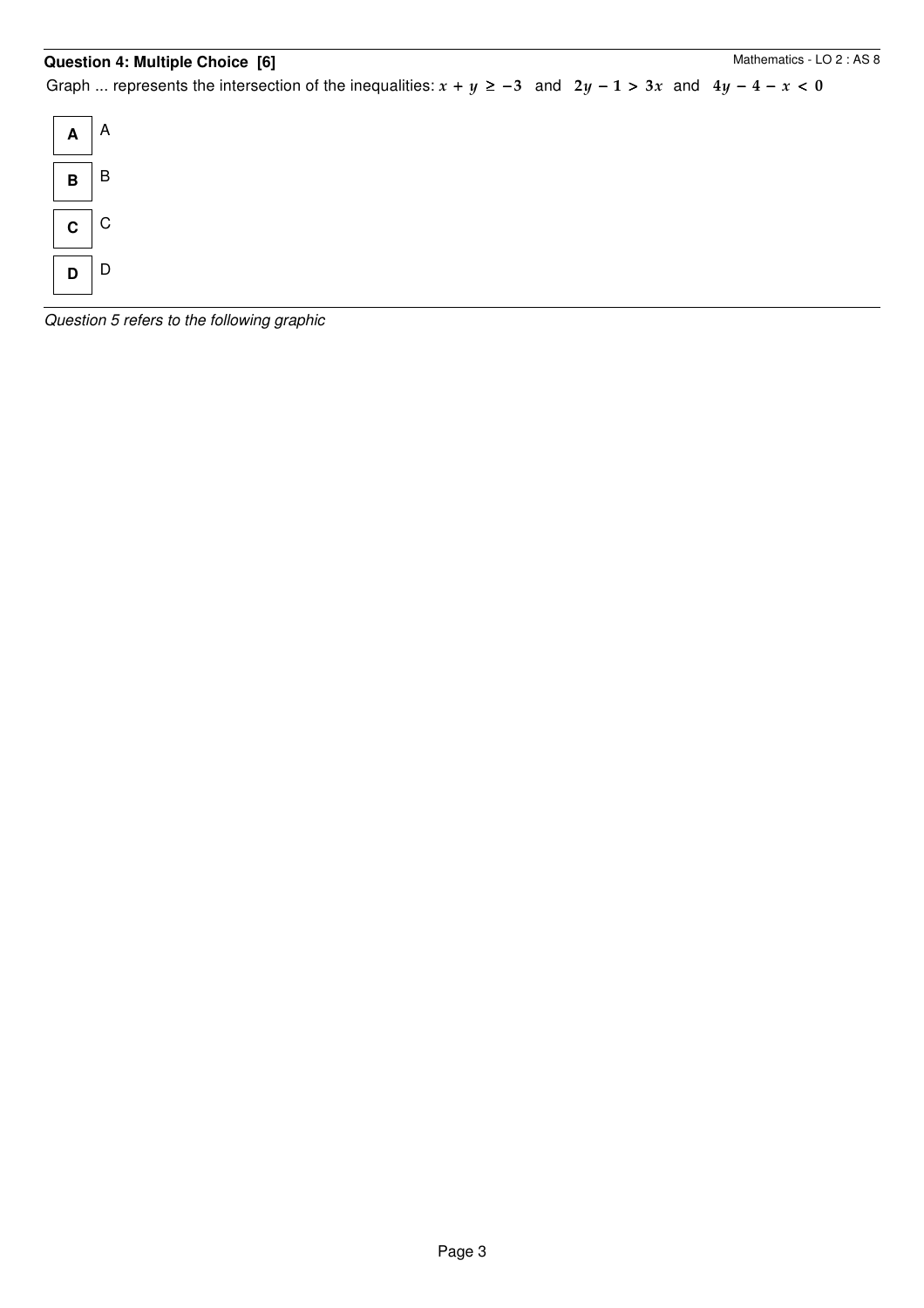







Figure 3: 11-0010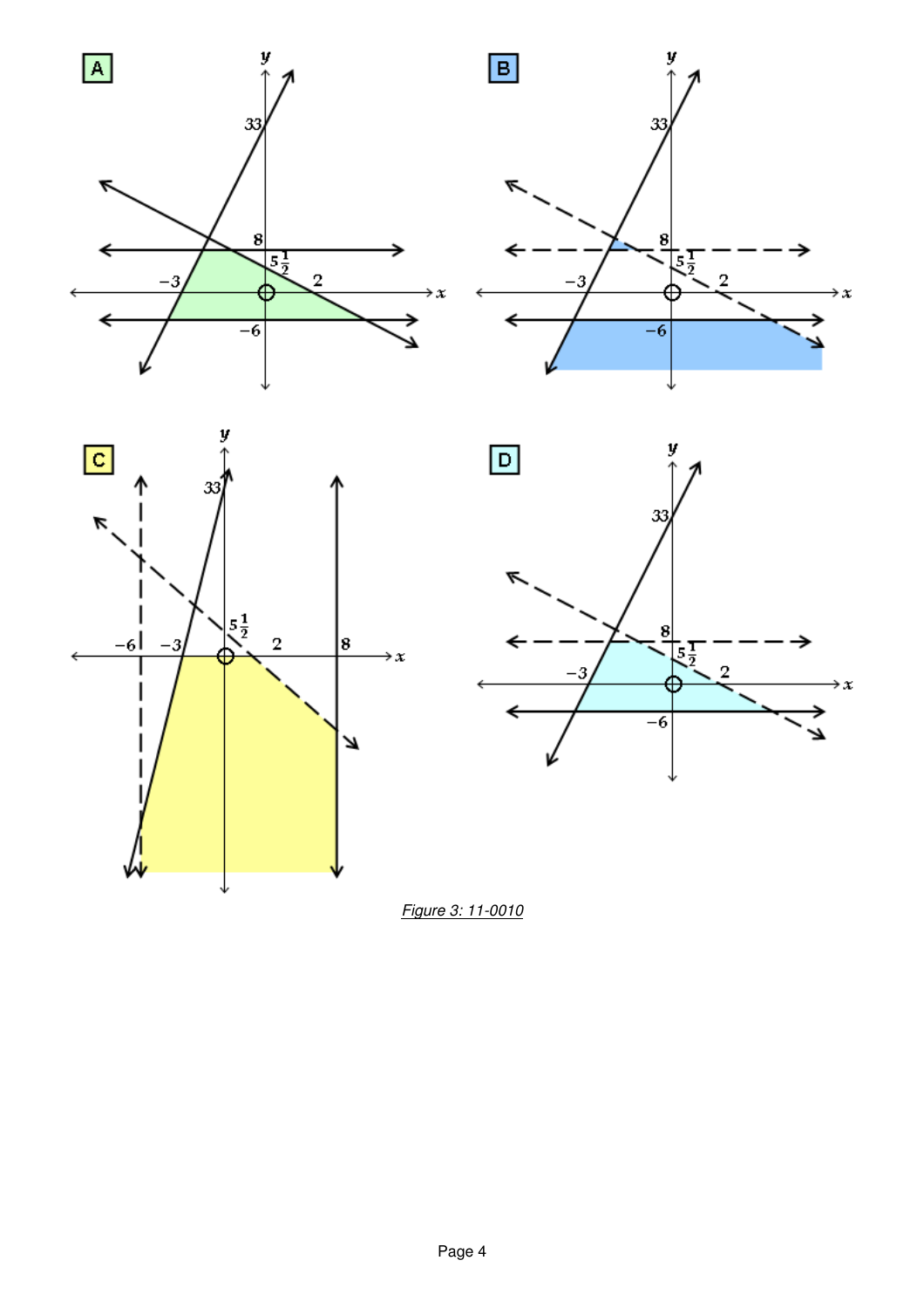## **Question 5: Multiple Choice [6]**

 $2 - \frac{4}{11}y > x$  $8 > y \ge -6$  and  $2 - \frac{4}{33}y > x$  and  $11x - y + 33 \ge 0$ 

The graphical representation of the solution to the above system of inequalities is given by graph ...



### **Question 6: Multiple Choice [18]**

Mathematics - LO 2 : AS 8

The Clock Co. produces two different versions of a clock, namely an analogue version and a digital version. The analogue version provides an income of R 80 each and the digital version provides an income of R 100 each.

They can only produce 20 of the analogue clocks per week and 40 of the digital clocks per week.

The packaging department can only send out a maximum of 50 clocks per week.

They need an income of at least R 2 200 per week to meet overheads.

If the profit on an analogue clock is R 10 and it is R 20 on a digital clock, the maximum profit realised by **The Clock Co.** per week is …



Question 7 refers to the following graphic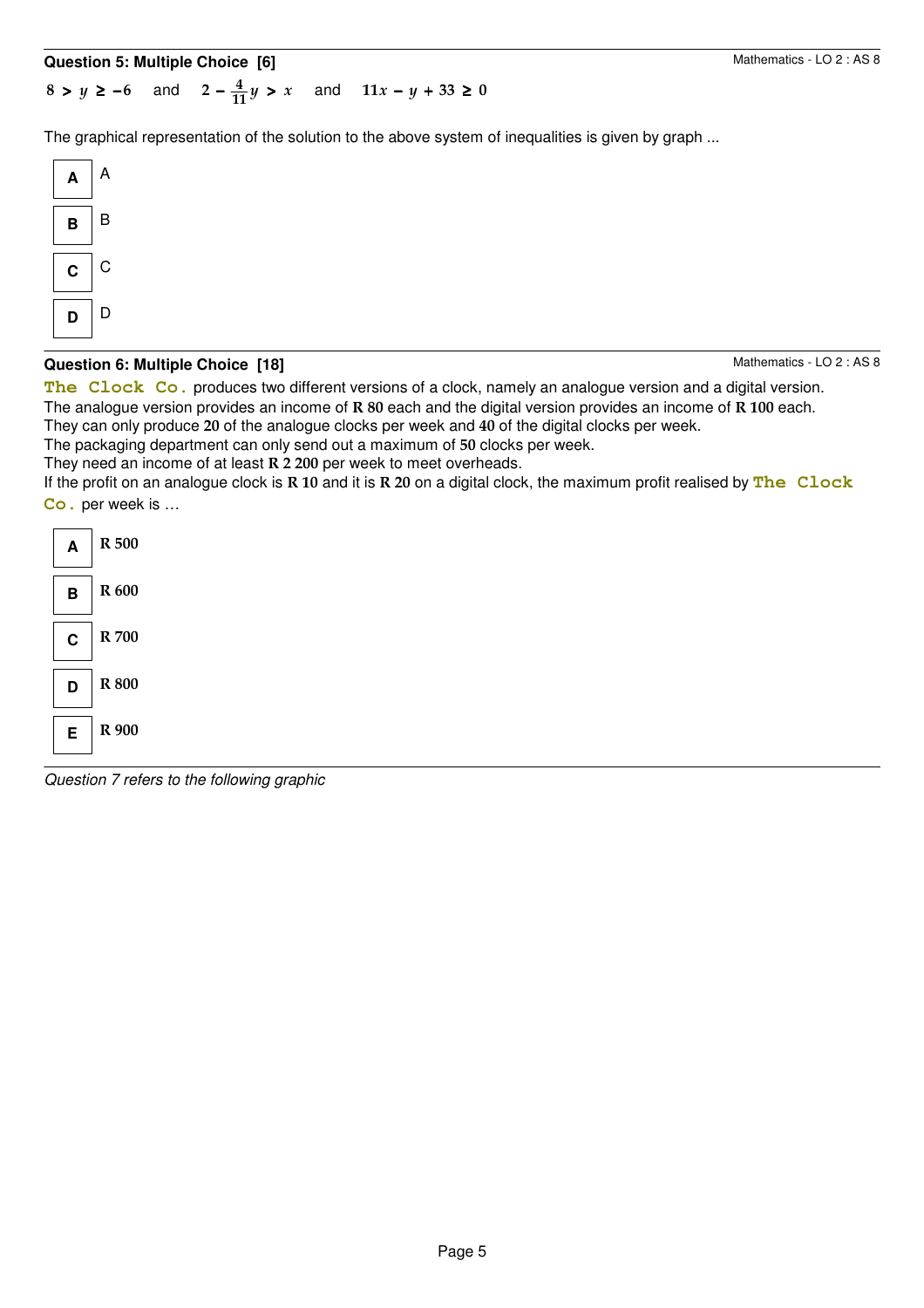

Figure 4: 11-0011

70 80 90

100 110 120

 $[1]$ 

n

Ċ

50 60

[4]

40

Question 9 refers to the following graphic

Consider the given graph.

The shaded region is the feasible region for constraints  $\begin{bmatrix} 1 \end{bmatrix}$ ,  $\begin{bmatrix} 2 \end{bmatrix}$ ,  $\begin{bmatrix} 3 \end{bmatrix}$  and  $\begin{bmatrix} 4 \end{bmatrix}$ . The objective function is indicated by the dotted line **[5]** and it represents profit. If you wish to maximise profits, the solution will be found at the point marked …

10 20 30

y

40

30 20

 $10$ 

Type the correct letter only.

**Question 8: Socrates [12]**

Type the number only.

### **Question 7: Socrates [2]**

Mathematics - LO 2 : AS 8

Mathematics - LO 2 : AS 8

 $\overline{2}$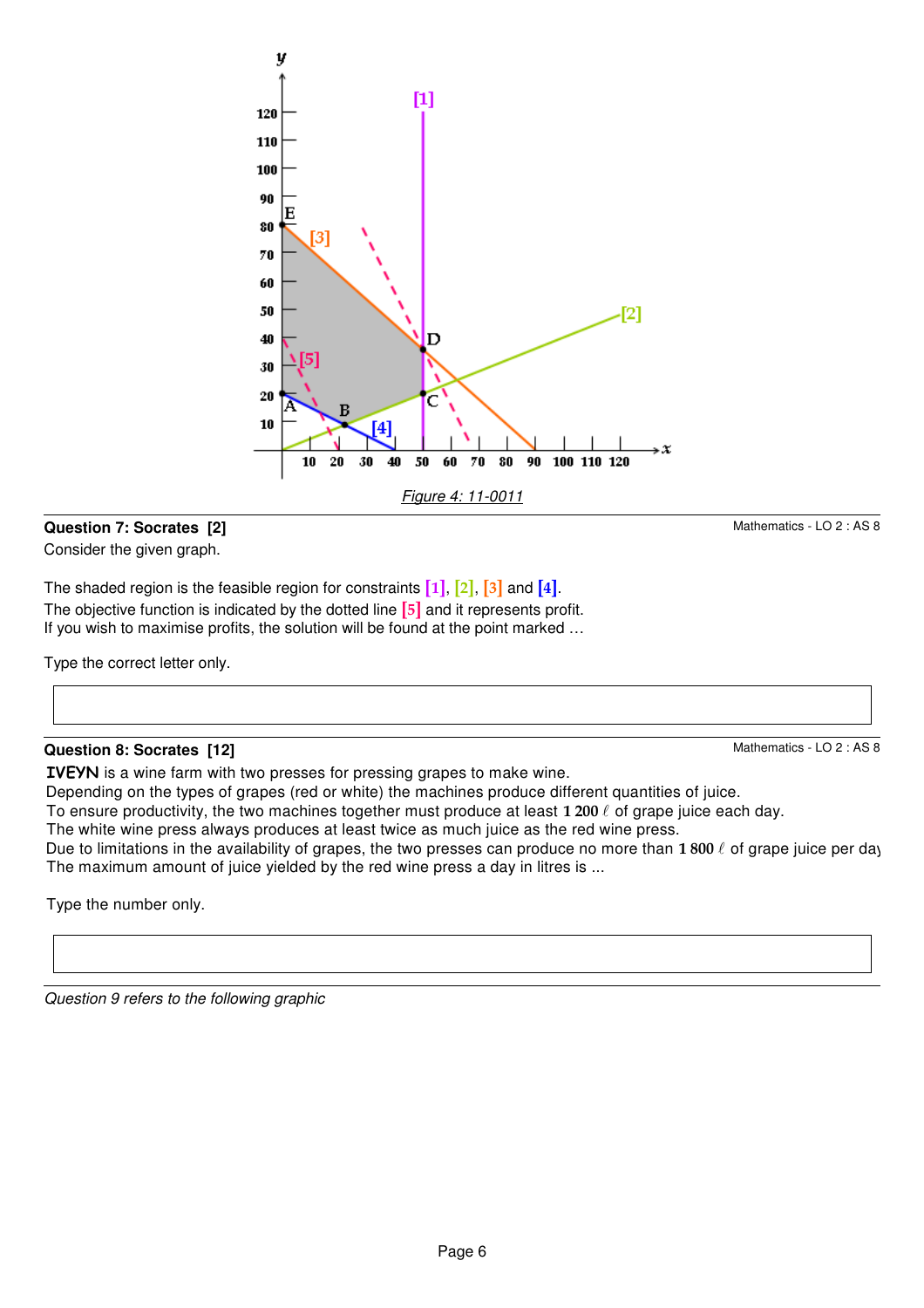

### **Question 9: Socrates [4]**

Mathematics - LO 2 : AS 8

The given graph shows the polygonal region formed by the intersection of the following system of inequalities:

 $-4 \le y < 2$  and  $y + x < 3$  and  $25 - 15y + 17x \ge 0$ 

The coordinates of A are ...

Type the coordinates as an ordered pair.

### **Question 10: Socrates [36]**

Mathematics - LO 2 : AS 8

$$
-2 \le 2y - 3x \le 24 \quad \text{and} \quad -8 \le \frac{3}{2}y + x \le 5
$$

The type of quadrilateral formed by the graphs of the intersection of the given set of inequalities will be a ...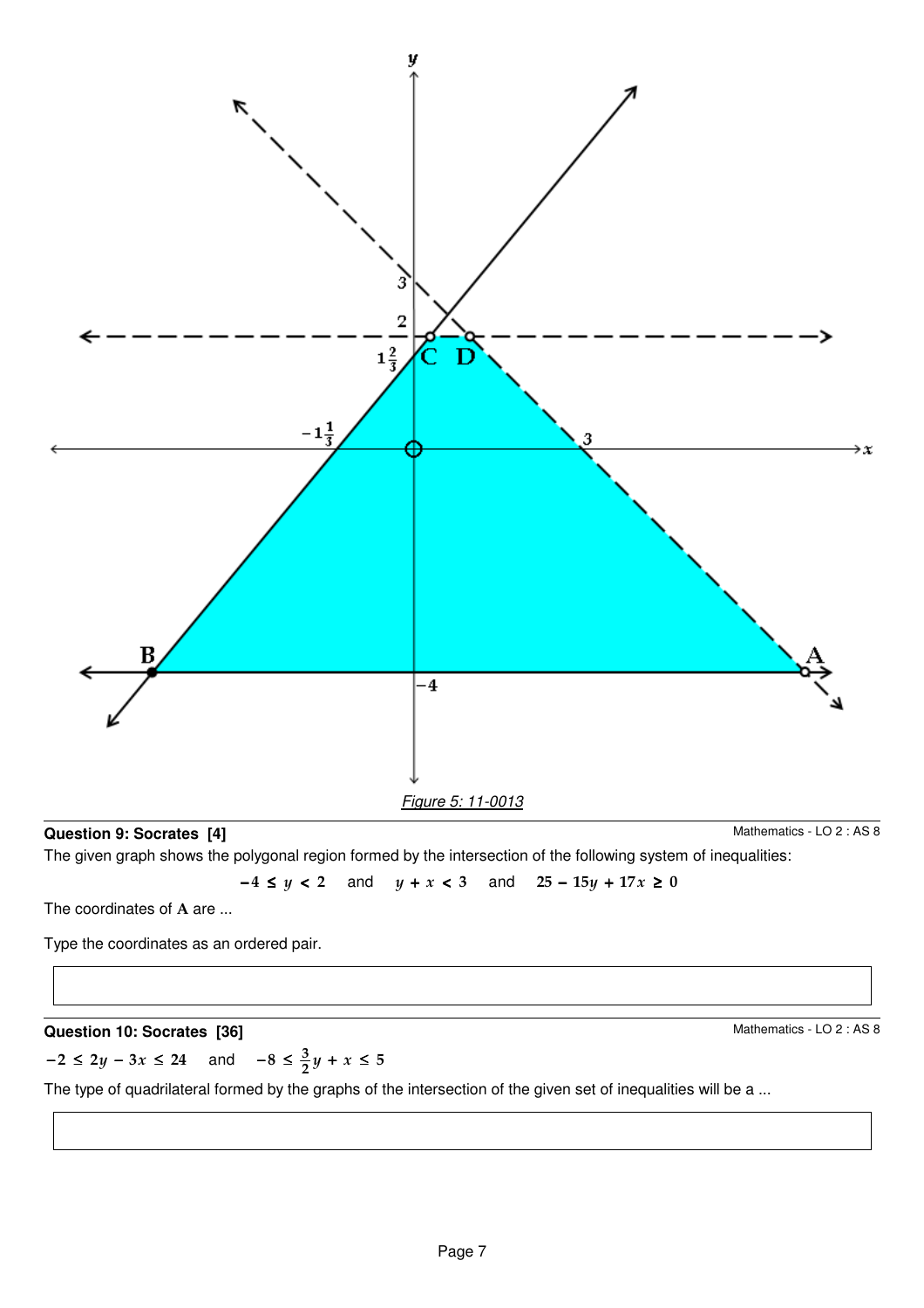### **Question 11: Cloze [3]**

Determine the implicit constraints in the following circumstances: (constraints that are not stated, but that can be assumed from the situation).

- (1) Two dice (one called **x** and the other **y**) are rolled and the score is the sum of the values of the top faces.
- (2) Liquid **x** and liquid **y** are mixed together in a certain ratio.

(3) A landowner farms with both sheep (**x**) and goats (**y**) in the same field.

|   | Question 12: Cloze [15]                                                                 |                                                                                      |              | Mathematics - LO 2 : AS 8                                   |
|---|-----------------------------------------------------------------------------------------|--------------------------------------------------------------------------------------|--------------|-------------------------------------------------------------|
|   | $\triangleright$ <b>x</b> , <b>y</b> are natural numbers less than<br>or equal to $6$ . | $\triangleright$ <b>x</b> , <b>y</b> are natural numbers less than<br>or equal to 2. |              |                                                             |
|   | $\triangleright$ <b>x</b> and <b>y</b> are real numbers                                 | $\triangleright$ <b>x</b> and <b>y</b> are counting numbers                          |              | $\triangleright$ <b>x</b> and <b>y</b> are positive numbers |
| 3 |                                                                                         |                                                                                      |              |                                                             |
|   |                                                                                         |                                                                                      | $\mathbf{2}$ |                                                             |

Good<sup>\*</sup><sub>Dog!</sub> dog foods contain meat and wheat.

Each gram of meat provides 2 units of vitamins and 3 units of fatty acids. Each gram of wheat provides 3 units of vita The combined foods required for a balanced meal needs at least 125 units of vitamins and 150 units of fatty acids.

Let x be the number of grams of meat and  $y$  be the number of grams of wheat.

The constraint describing the vitamins is (Ans. 1).

The constraint describing the fatty acids is (Ans. 2).

If the dog food must contain both ingredients and if the ratio of the cost of meat to the cost of wheat is  $5:4$ , then to achieve a minimum cost, there must be (Ans. 3) grams of meat and (Ans. 4) grams of wheat.

|                          |                            | $\mathbf{2}$            |                          |
|--------------------------|----------------------------|-------------------------|--------------------------|
| $\mathbf{3}$             |                            | $\overline{\mathbf{4}}$ |                          |
| $\blacktriangleright$ 15 | $2x + 3y \ge 125$          |                         | $\blacktriangleright$ 20 |
| $3x + 2y \ge 150$        | $\blacktriangleright$ 40   |                         | $2x + 3y \ge 150$        |
| $3x + 2y \ge 125$        | <b>2</b> x + 3y $\leq$ 125 |                         | $3x + 2y \le 150$        |

Question 13 refers to the following graphic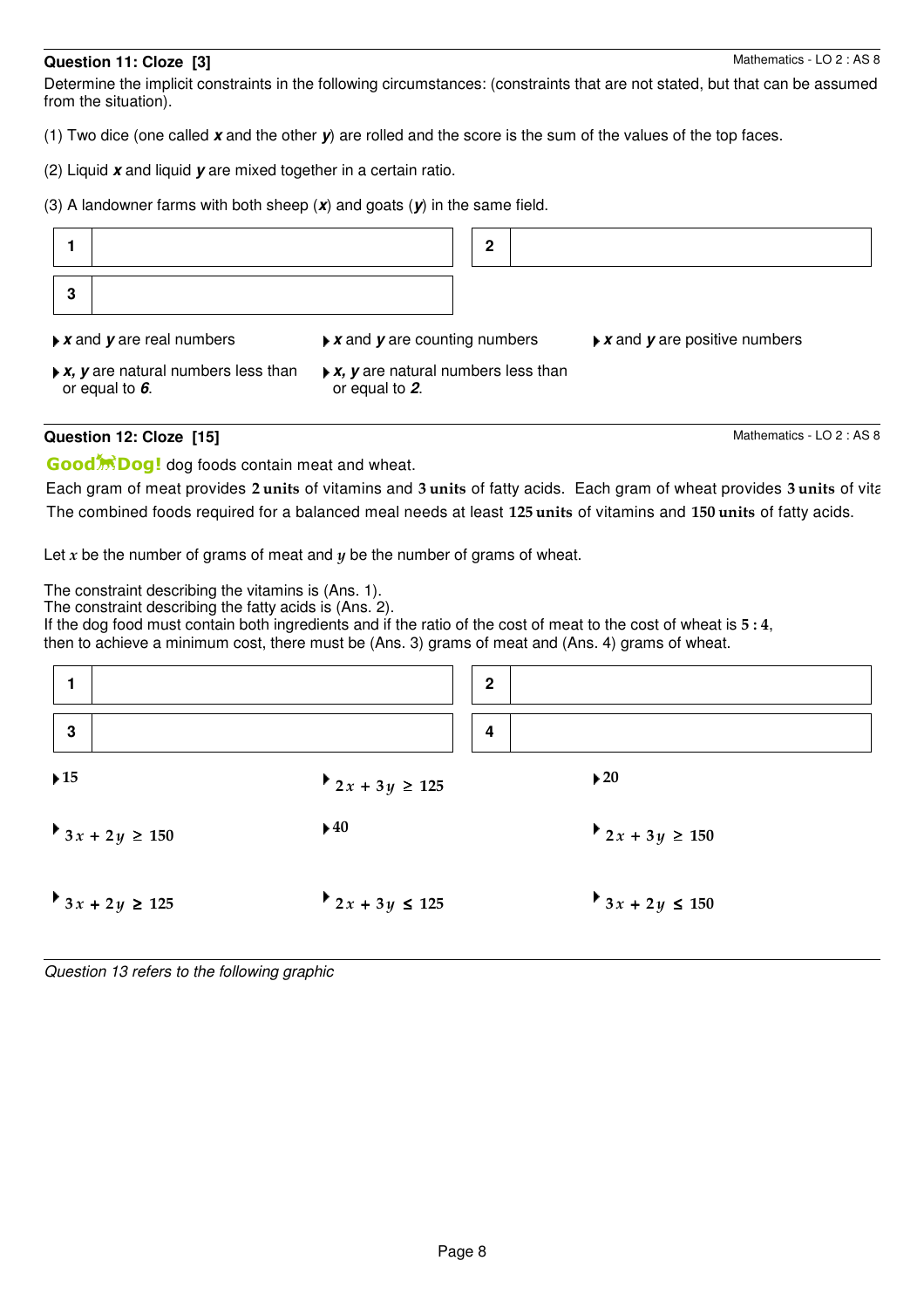

### **Question 13: Cloze [12]**

Mathematics - LO 2 : AS 8

The given graph shows the polygonal region formed by a system of inequalities. The line passing through D and C represents the inequality (Ans. 1). The coordinates of A are (Ans. 2).

|                       | $\mathbf{2}$         |                      |
|-----------------------|----------------------|----------------------|
| $5y + 12x + 15 \le 0$ | $5y \ge -12x - 15$   | $5y + 12x > -3$      |
| $*(3\frac{5}{12}; 4)$ | $(1\frac{5}{12}; 4)$ | $(2\frac{1}{12}; 4)$ |

### **Question 14: True/False [10]**

**4** EloudSPEAKER : is a company that produces standard and deluxe speakers.

They must manufacture at least 8 speakers in total a day to be profitable.

The factory cannot make more than 8 standard speakers and 10 deluxe speakers a day.

Considering the above constraints, it would be possible for the factory to make 4 standard and 5 deluxe speakers and still remain profitable.

Let  $x$  represent the standard speakers and  $y$  represent the deluxe speakers.

**TRUE FALSE**

Mathematics - LO 2 : AS 8